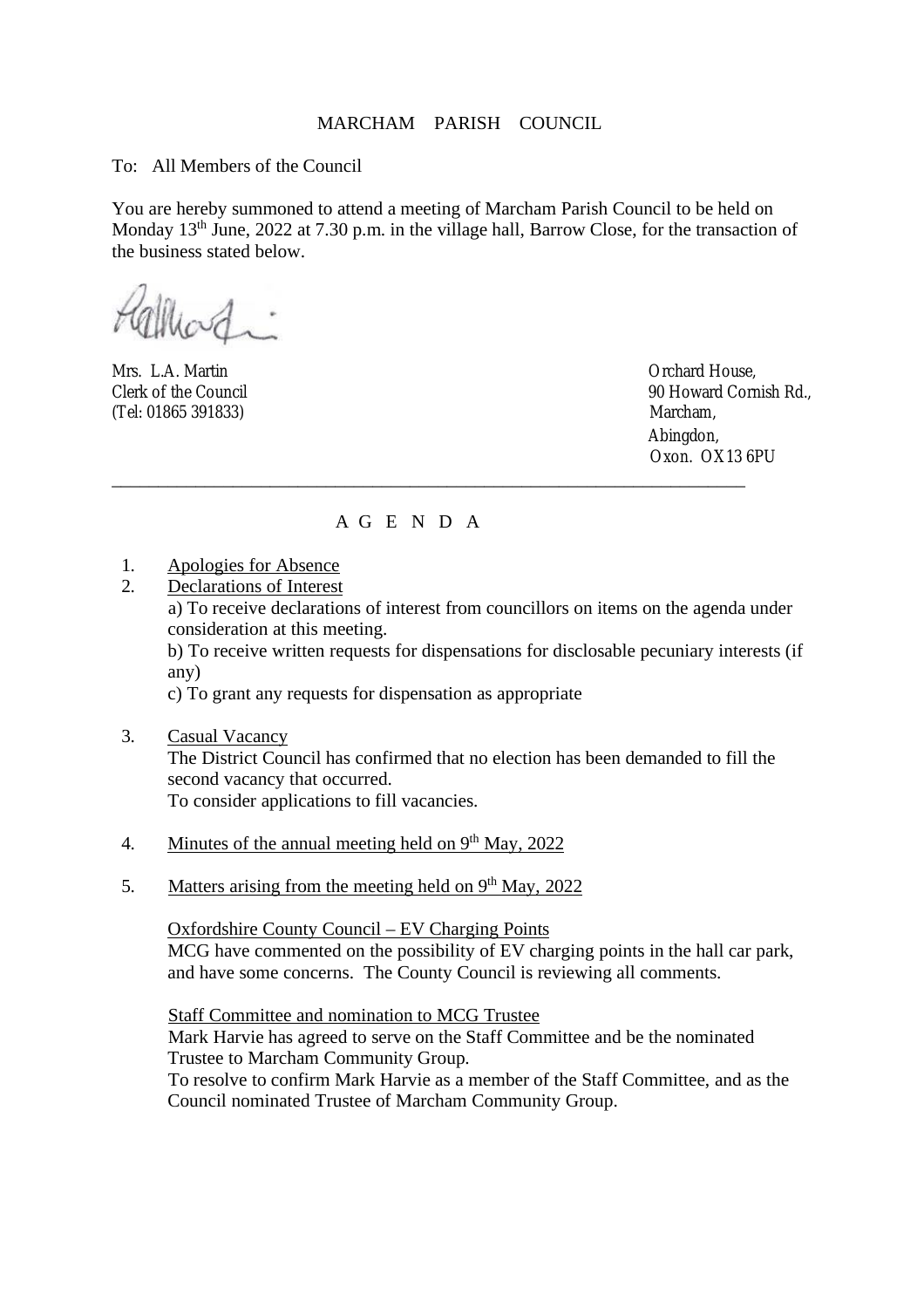6. Public Participation

An opportunity for the public to bring parish matters to the attention of the Council.

- 7. Planning Applications
	- a) Decisions on previous applications
	- b) Applications dealt with prior to the meeting

22/V1179/N4D Change of user from class R status to flexible use to microbrewery for making craft beer and storing it. Bothy Vineyard, Faringdon Road Comments: the Council had no objections to the current proposal for the use of the building as a small micro brewery, as there would be little change from its current use for wine bottling, it would have concerns if this lead to subsequent changes to other use classes whereby there could be different impacts on the area, e.g. traffic, HGV movements or inappropriate development in the Green Belt.

P22/V1057/LB Discharge of condition 3 (materials) on application P22/V0159/LB (repair and restoration works to the rear lean-to roof, including replacement of rainwater goods) Old Rose Cottage, 44 North Street Comments: Council had no comment to make N.B an appeal has been lodged by the applicant against the refusal by the District Council for the retrospective application for damp roofing works. No additional comments are being made by the Council.

P22/1125/DIS Discharge of conditions 8 (surface water) and 9 (foul water drainage) on application P21/V0700/FUL (Demolition of existing house and garage. Replacement detached property and detached garage) Kerranderry, Fartingdon Road Comments: Council wished that Thames Water confirm its approval to the drainage solutions before the conditions were discharged.

c) Applications for consideration at the meeting

P22/1283/HH First floor extension 27 Anson Close

P22/V1269/FUL Erection of new dwelling Land rear of 21 Mill Road

d) Planning Correspondence

 Vale of White Horse District Council/South Oxfordshire District Council – Joint Local Plan Issues consultation

To consider any Parish Council comments on the joint plan consultation.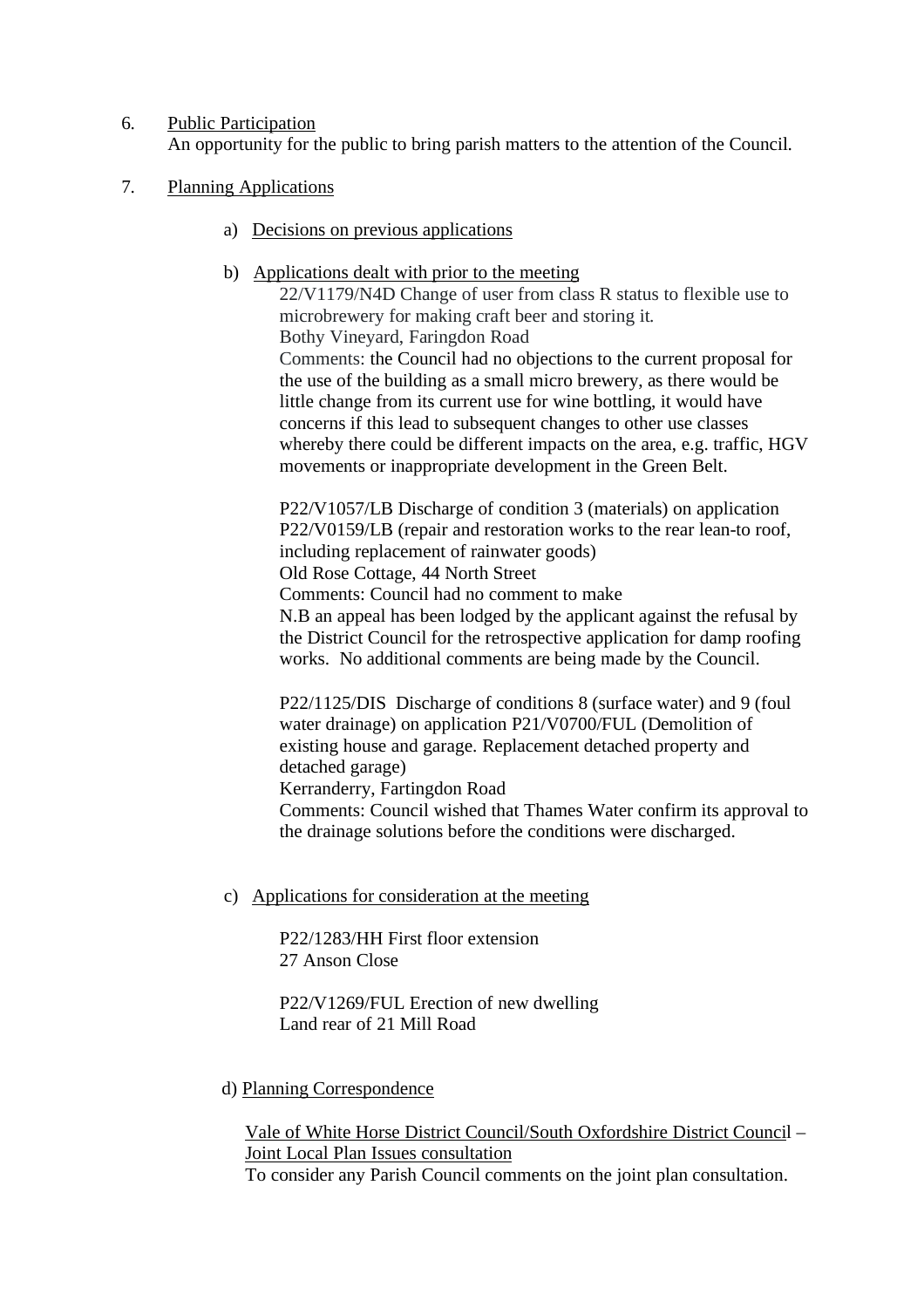- 8. District Councillor's Report To receive a report on County Council matters from Cllr. C. Webber.
- 9. County Councillor's Report. To receive a report on County Council matters from Cllr. R. Webber.
- 10. Development Site North of Harding Way Pye a) To receive a report on a site meeting held on 31st May, 2022. b) To resolve to instruct solicitors in regards to any necessary legal work in relation to footpaths and the adoption of a sewer connection.
- 11. Neighbourhood Plan To receive update report from the working group.
- 12. Community Facilities Formal Opening - To note the proposed opening date of  $5<sup>th</sup>$  July

To receive an update report from the Council appointed Trustee

## Insurance

To note that the insurance is due for renewal on  $19<sup>th</sup>$  June, 2022. This is under a 3 year agreement with Zurich.

To resolve to pay the premium at a cost of £1101.31

13. Code of Conduct

 To note that the Oxfordshire Secretaries and Monitoring Officers Group has recently agreed a model Code of Conduct to be applied on a countywide basis and which is intended to provide consistency across all tiers of local government. Formal training in the new Code will be delivered via Teams by the Vale of White Horse District Council on both Thursday 15<sup>th</sup> September and Wednesday 28<sup>th</sup> September at 7.00 p.m.

To consider the Code and to Resolve to adopt it with effect from 1<sup>st</sup> July, 2022

- 14. Longfields Bus Shelter To note a request from a member of the public to clean the bus shelter. (last carried out 12 months ago). To resolve to have the bus shelter cleaned.
- 15. Correspondence
	- a) Nature Recovery and Biodiversity Forum meeting via Teams. 13<sup>th</sup> June 6.30 p.m.
	- b) Thames Water Utilities Ltd Offer to host a meeting to provide an update following the Water Resources South East consultation, and to hear the views of members.
	- c) Oxfordshire Water Summit 11<sup>th</sup> June Oxfordshire County Council and Gard (Previously notified to members\_
	- d) Vale of White Horse District Council Deep Cleansing in Marcham. This will be carried out between  $30<sup>th</sup>$  August, 2022 and  $5<sup>th</sup>$  September, 2022 and will be litter